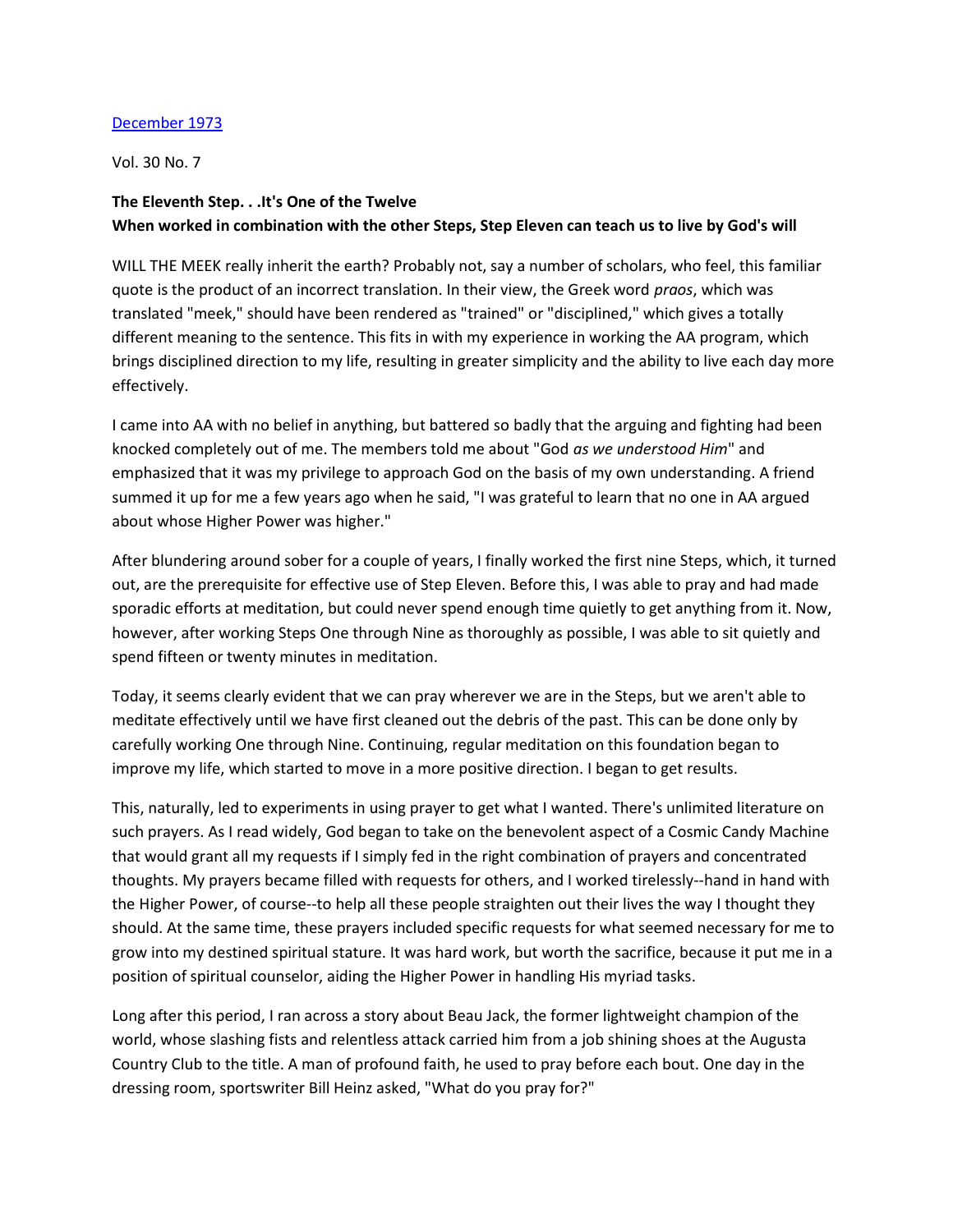"I pray that it be a good fight and nobody get hurt," replied Beau Jack.

## "Don't you pray to win?"

"No," was the answer. "If I pray to win and the other boy pray to win, then what God gonna do?"

That was a remarkably simple and clear description of "praying only for knowledge of His will for us and the power to carry that out." Beau Jack was way ahead of me, although he certainly hadn't read all the books on prayer that I had and undoubtedly couldn't speak as articulately about subjects that, finally, can be understood only through experience, never through discussion or reading.

As considerable time passed, I learned that when we stop struggling for what we think we want, then and then only, we begin to get what we really want. To me, this does not mean praying for specifics; it simply means spending time each day using a phrase or a word that helps keep my thoughts turned to God. In my experience, there is a definite correlation between the amount of time spent in meditation and the degree of change. The quantity of meditation *does* influence the quality. If I double the amount of time spent in meditation, it seems to me that the results are not twice as good, but four times as good. It all comes from consistent practice and has nothing to do with talking, reading, or studying.

It takes some steady work with prayer and meditation to understand what they will do, and then it takes a substantial amount of additional work to begin to understand what they will not do. Step Eleven is only one Step of our Twelve Steps program, and it works most effectively as an integrated part of all the Steps. Continuing work with all the Steps enables me to change in ways that would be impossible through prayer alone.

Is Step Eleven an important tool in changing? Absolutely!

Is it more important than some of the other Steps? Absolutely not!

For a number of years, I read everything available on prayer, mysticism, Vedanta, Buddhism--all the literature that can be loosely classified under the heading of "spiritual." The ideas were interesting, but eventually it became increasingly apparent that none of this provided the sharply outlined blueprint for continuing change to be found in our Steps. This was where it was at, I realized. And this is where it remains. By "our Steps," I mean all of them, not just the last three.

For several years, I belonged to an Eleventh Step group that met once a month. We talked about what we were reading and what was happening with our prayer and then said the Lord's Prayer and had refreshments. As time passed, everything but the refreshments became stale, and it finally became evident why. There just isn't that much to talk about. There's a great deal of steady effort required, but conversation and reading are not what does it. The reading and the talking are particularly attractive for anyone who has, as I have, a strong tendency to worship at the shrine of his own intelligence.

Thomas Aquinas provided an illuminating commentary on the role of the intellect in the spiritual life. Probably the most gifted of Christianity's theologians, he studied and wrote and researched for several decades. Then he had an experience of God that was so moving, so transforming, that he closed his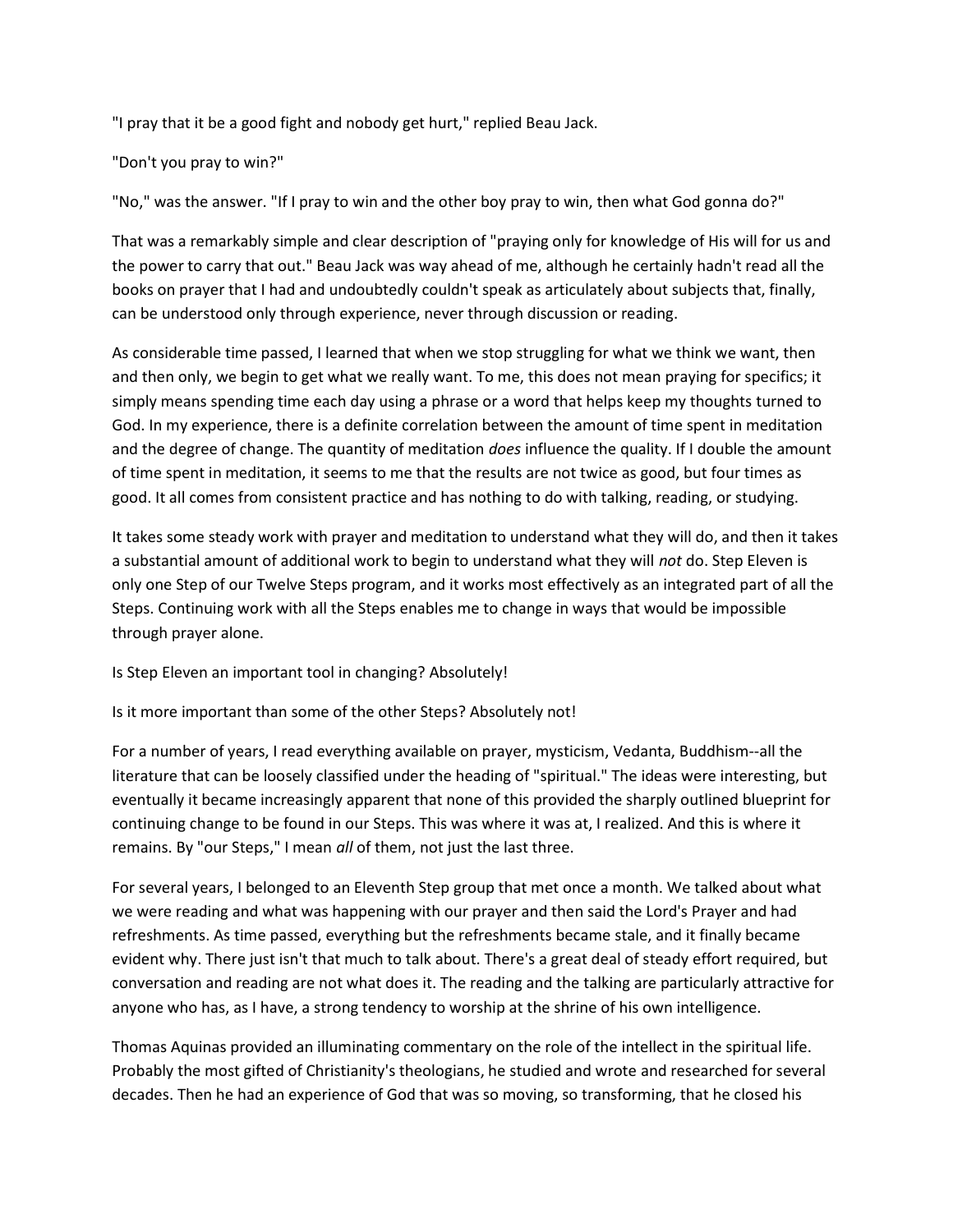books and never opened them again, saying, "What I have seen makes all of this as straw." Certainly, he spoke from living knowledge on the uselessness of trying to read or talk or reason our way into divine awareness. The mind has extremely limited usefulness as a tool for experiencing reality.

It's been helpful for me to use the Twelve Steps as a base for meditation by going from One through Twelve and briefly checking where I am with each one at the beginning of my meditation. From there, I try to concentrate on a phrase or a sentence such as "Thy will be done" or "God is love," and simply keep turning my thoughts back to this. When the mind wanders, bring it back. Gradually, the mind slows. With this slowing, the vagrant thoughts are replaced by quiet, calm, and direction.

Another method that has worked for me is to sit quietly and watch my thoughts--not battle them, not try to control them, but just sit and watch them drift by. The result? The process of watching causes them to become slower. Finally, the result from this, too, is growing calm, peace, and direction. One of Laotzu's sayings sums it up: "Muddy water, let stand, becomes clear."

Along with aiming for regular periods of meditation, it's necessary for me to do other things like exercising regularly and eating properly. It's supremely important for me to get to bed early enough that I will have time to start the next day by freeing my mind from, distractions and that everlasting internal dialogue.

After years of working consistently with Step Eleven, I can point to some specific benefits from the practice. These don't stem from specific requests, but come from regular work with this Step, "praying only for knowledge of His will for us and the power to carry that out." The benefits include greater stability, improved memory, better health, increased energy, absence of hurry, and ability to work more effectively.

Memory is largely a matter of cataloguing and knowing where to go in the mind to retrieve information. Regular practice with Step Eleven, combined with all the other Steps, improves my inner integration, which, in turn, enables me to find facts and information when needed. This improved integration is also reflected in greater order in all areas of my life.

For example, in 1956 and 1957, I worked at the airport in Pt. Barrow, Alaska, during the construction of the Distant Early Warning Line. We had a small airport with a 5,000-foot landing strip and extremely limited facilities for parking and servicing aircraft. About ninety percent of our air traffic arrived between 10:30 AM and 2:30 PM, and it seemed there was no way in the world I could get passengers on and off, cargo unloaded and loaded, planes gassed and turned around without my being constantly harried and behind schedule.

There was no way, I found--unless I was careful to get a sizable slice of prayer and meditation each morning before going to work at the airport. With this as a foundation, I was busy, but not hurried. Everything got done, and it was done without rushing and without strain. My life is a reflection of my inner condition, which is determined by the degree of my persistence in working the AA program. This has proved to be true again and again.